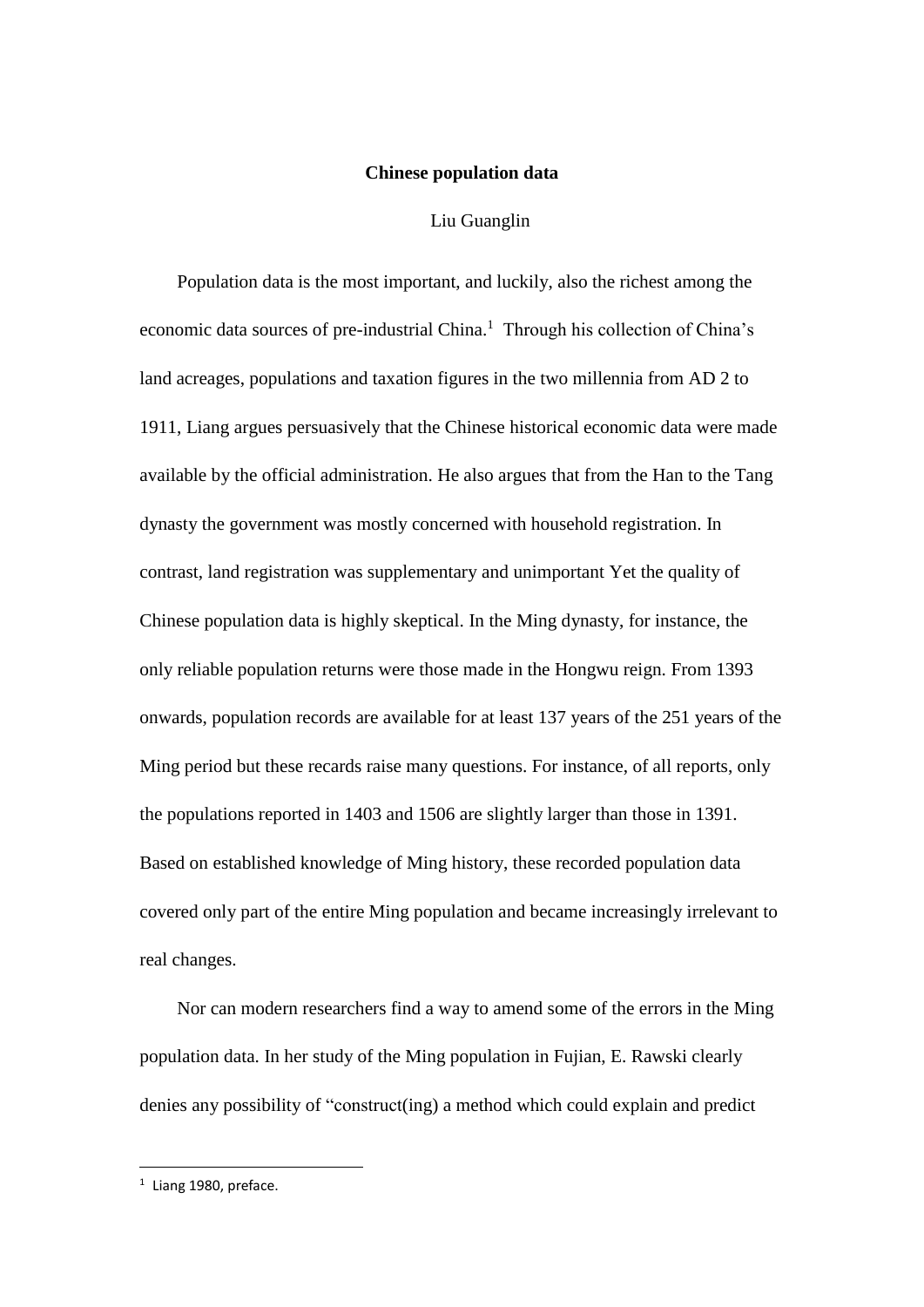differential success in under-reporting".<sup>2</sup> Enumeration of households and individuals were required when Zhu Yuanzhang built up the lijia system. The assignment of head-based labour service in particular needed such information. However, enumerating all residents could not be a routine task for the local administrationnot because it not only incurred huge costs but also faced confrontation from members of rural communities, who made every effort to avoid the tax burden. In reality the completion of taxation and services at the local level thus followed traditional practice to accept, with certain minor technical adjustments, the formerly reported population figures as the legitimate taxation basis. It had nothing to do with demographic growth that must have take place in the three centuries. Except for the earliest records, the extant Ming population figures are meaningful only in this fiscal practice. While E. Rawski's research confirms Ho' argument on Ming populations, the remaining question is whether the Chinese population data of the preceding periods were reliable or not.

1.

Perkins makes serious efforts to reconstruct Chinese historical population prior to 1400. In the face of the unreliability of the Chinese population data in the sixteenth and seventeenth centuries, He compares changes and distribution of the Chinese

<sup>2</sup> E. Rawski, 181.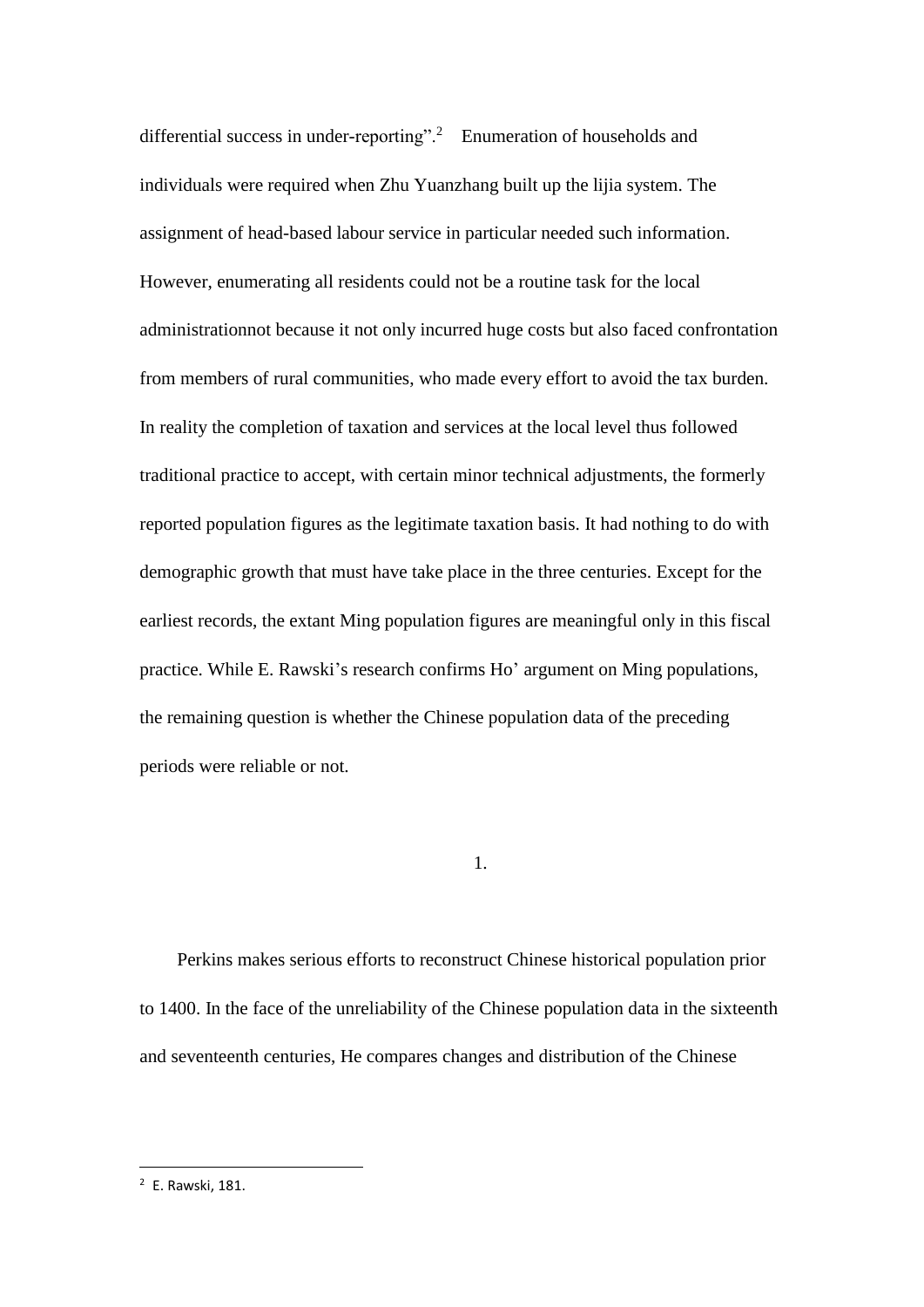population during the Song, Yuan and early Ming eras to validate the household data prior to  $1400$ <sup>3</sup>. A few of the important question he raises on the data quality include<sup>4</sup>:

- 1. How difficult was it to count the number of people in China?
- 2. Were the institutions set up to register the population suitable for the task?
- 3. Are the published data consistent with known historical events and plausible demographic trends?

Following these three lines of inquiry into the past, Perkins has made good sense of the Chinese historical population records. Prior to the establishment of the Ming dynasty in 1368, the Chinese government made serious efforts to register population. The published data are fairly consistent with known historical events such as the Mongol conquest, which caused a great decline in Chinese aggregate households. Furthermore, observed from the household perspective rather than from that of the total recorded "individuals", the trends in demographic changes demonstrated in the extant data are plausible. Because the extant data were made independently by three dynastic powers, the demonstrated consistency in these data strongly suggests the reliability of such population data in projecting the main trend in Chinese demographic changes in the three centuries from 1080 to 1393.<sup>5</sup>

This cross-dynastic study provides a solid foundation for my study of the Chinese economy at the macro-level. Nonetheless, Perkins' interpretation can be improved substantially as researches in recent decades have provided much more

<sup>3</sup> Perkins 1969, 195.

<sup>4</sup> Perkins 1969, 192-3.

<sup>5</sup> Perkins 1969, 196-201.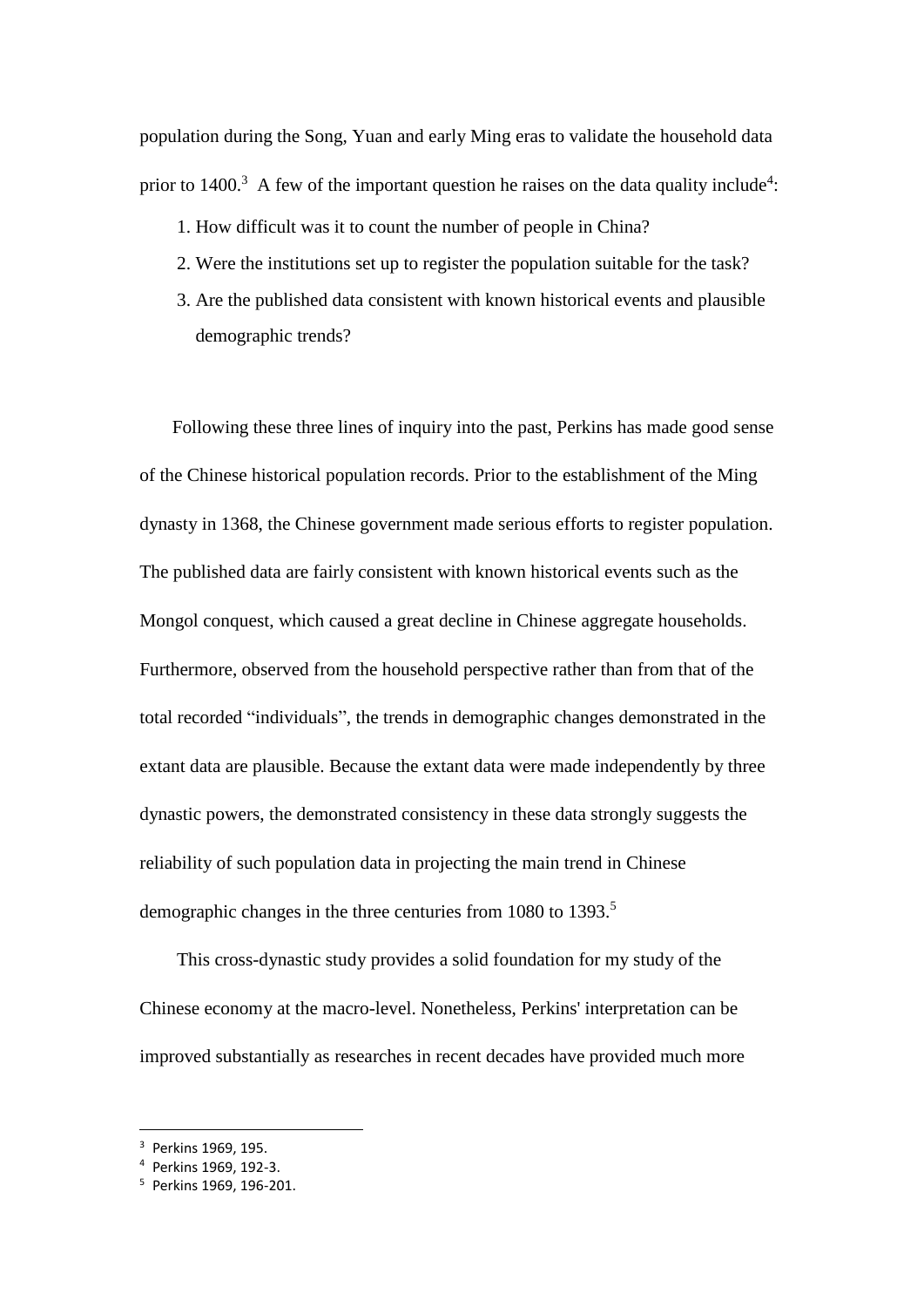detailed studies on Chinese population data. I shall focus my investigation only on the Song population data, which Perkins had identified as a main issue in future research. In Chapter 2 of this book, I have argued from the institutional perspective the Song population returns were most trustworthy because population reporting was independent from tax collection. The increase in reported households was not immediately or directly related to increases in taxes. Household growth was rather expected to be one of the most important tasks a local official should achieve during his tenure.<sup>6</sup> It is also clear that the Song court did not ask the local administration to report total number of family members as there were no tax benefits for the Song administration to do so. These two observations, though uncertain will explain the seemingly controversial nature in Song population data as demonstrated in Table A-1.

The major trend in Northern Song population changes in the eleventh century is clearly indicated by rising in aggregate households from 6.86 million in 1003 to 20.88 million in 1110. Except for the 1011 figure, which was obviously an error, all other figures show a gradual and smooth pace in population growth. A substantial decline occurred in 1021 as the registered households reduced by 1 million. This unusual change might be related to the weakening of the Song administration during financial crisis that was caused by the war against the Tangut during the Renzong reign. Hyperinflation was evident in the preserved Song indirect taxation data as well.

## Table A-1. Song aggregate households, 1003-1223

<sup>6</sup> Cheng 2003, 11-2.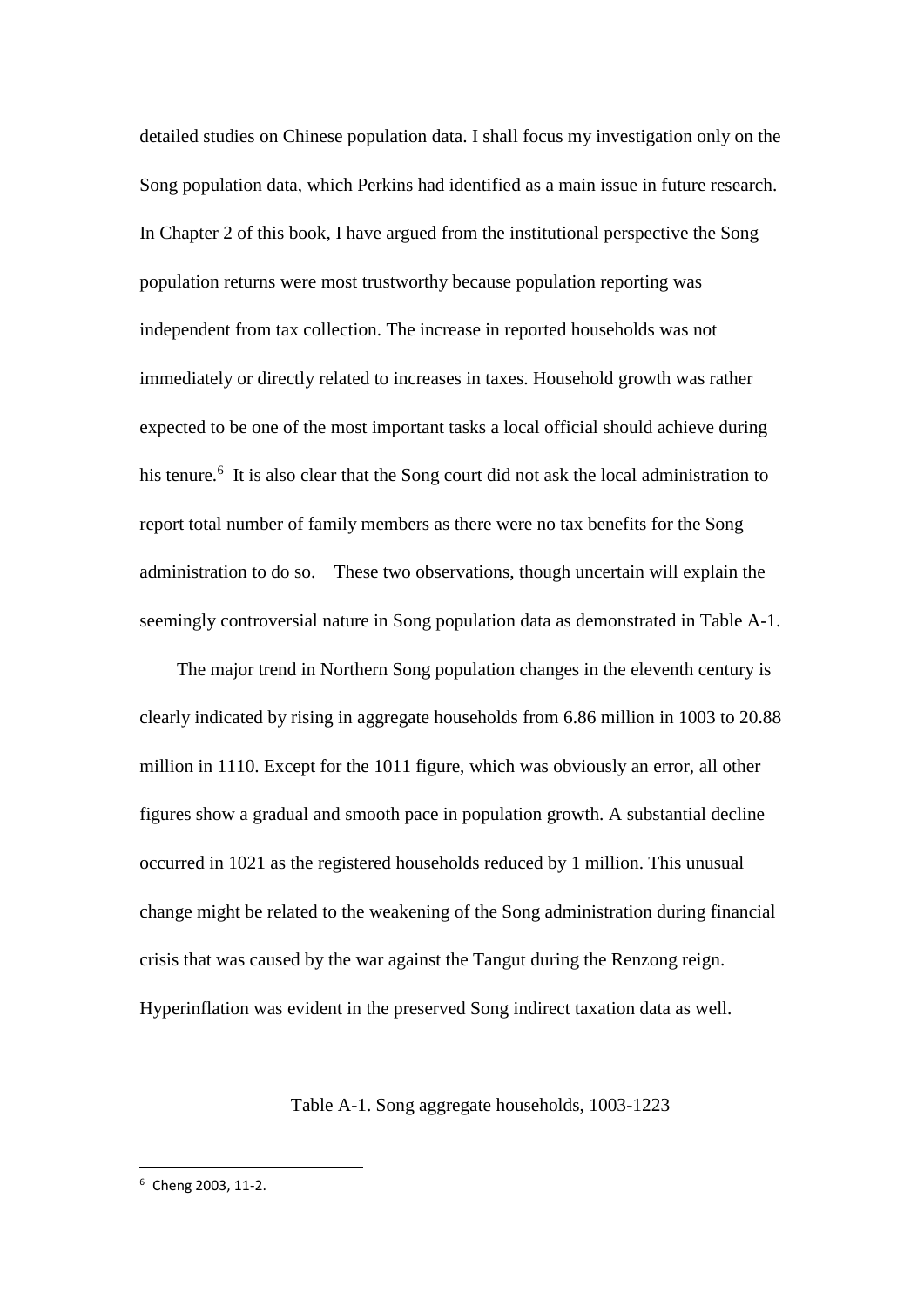| Year | Aggregate households | Total numbers | Numbers per |
|------|----------------------|---------------|-------------|
|      |                      |               | household   |
| 1003 | 6,864,160            | 14,278,040    | 2.08        |
| 1006 | 7,417,570            | 16,280,254    | 2.19        |
| 1008 | 7,908,555            | 17,803,401    | 2.25        |
| 1009 | 8,402,537            |               |             |
| 1011 | 133,112              | 541,419       | 4.07        |
| 1014 | 9,055,729            | 21,996,965    | 2.43        |
| 1015 | 8,422,403            | 18,881,930    | 2.24        |
| 1019 | 8,545,276            | 19,471,566    | 2.28        |
| 1020 | 9,716,712            | 22,717,272    | 2.34        |
| 1021 | 8,677,677            | 19,930,230    | 2.30        |
| 1023 | 9,898,121            | 25,455,859    | 2.57        |
| 1029 | 10,162,689           | 26,054,238    | 2.56        |
| 1031 | 9,380,807            | 18,936,066    | 2.02        |
| 1034 | 10,296,565           | 26,205,441    | 2.55        |
| 1037 | 10,663,027           | 22,482,516    | 2.11        |
| 1038 | 10,104,290           |               |             |
| 1039 | 10,179,989           | 20,595,307    | 2.02        |
| 1042 | 10,307,640           | 22,926,101    | 2.22        |
| 1045 | 10,682,947           | 21,654,163    | 2.03        |
| 1048 | 10,723,695           | 21,836,004    | 2.04        |
| 1050 | 10,747,954           | 22,057,662    | 2.05        |
| 1053 | 10,792,705           | 22,292,861    | 2.07        |
| 1058 | 10,825,580           | 22,442,791    | 2.07        |
| 1061 | 11,091,112           | 22,683,112    | 2.05        |
| 1063 | 12,462,317           | 26421651      | 2.12        |
| 1064 | 12,489,481           | 28823252      | 2.31        |
| 1065 | 12,904,783           | 29077273      | 2.25        |
| 1066 | 12,917,221           | 29092185      | 2.25        |
| 1067 | 14, 181, 485         |               |             |
| 1069 | 14,414,043           | 23068230      | 1.6         |
| 1072 | 15,091,560           | 21867852      | 1.45        |
| 1075 | 15,684,529           | 23807165      | 1.52        |
| 1077 | 14,245,270           | 30807211      | 2.16        |
| 1078 | 16,402,631           | 24326123      | 1.48        |
| 1080 | 16,730,504           | 23830781      | 1.42        |
| 1083 | 17,211,713           | 24969300      | 1.45        |
| 1086 | 17,957,092           | 40072606      | 2.23        |
| 1088 | 18,289,375           | 32163012      | 1.76        |
| 1091 | 18,655,093           | 41492311      | 2.22        |
| 1094 | 19,120,921           | 42566243      | 2.23        |
| 1097 | 19,435,570           | 43411606      | 2.23        |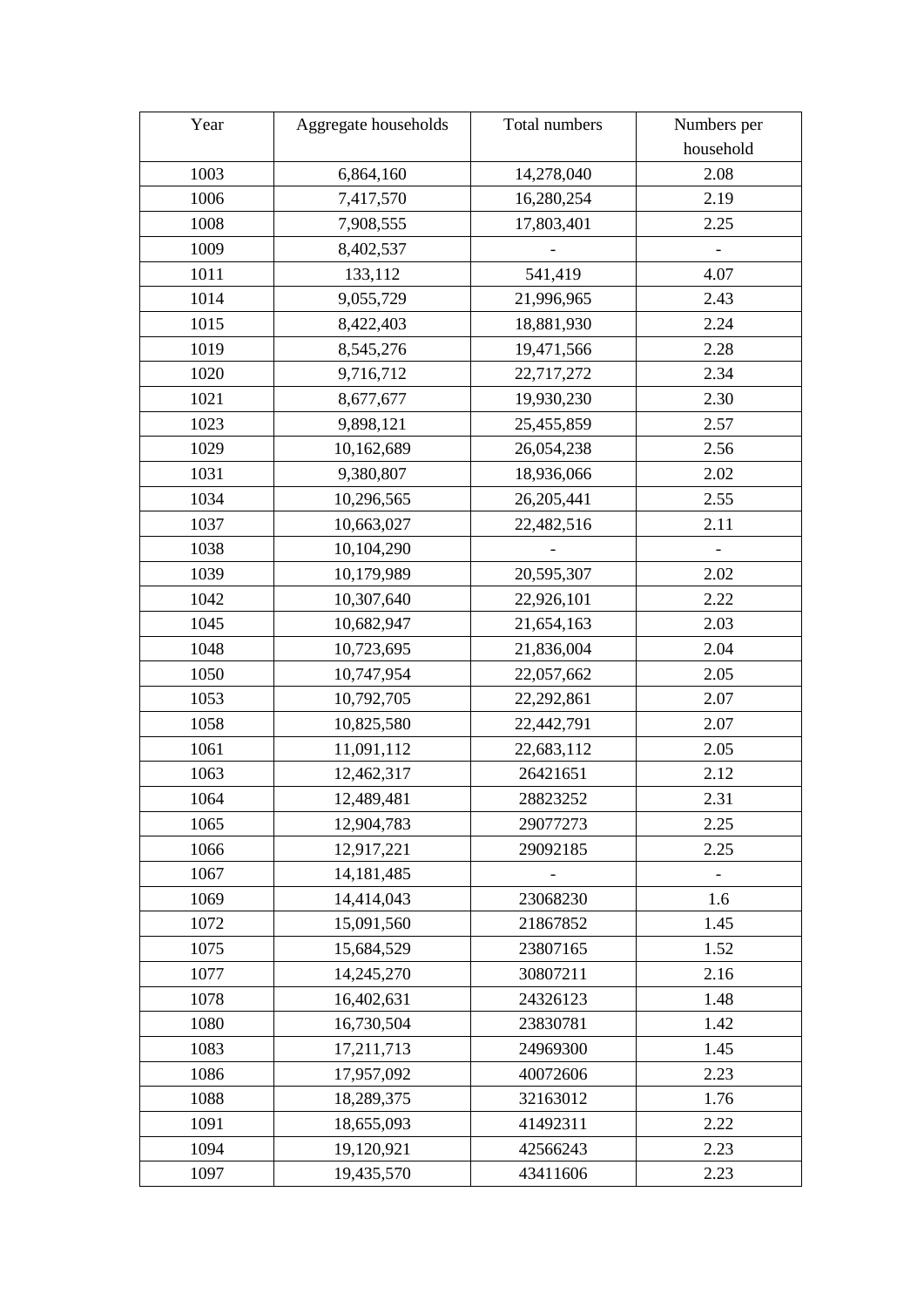| 1099 | 19,715,555 | 44364949 | 2.25 |
|------|------------|----------|------|
| 1100 | 19,960,812 | 44914991 | 2.25 |
| 1102 | 20,264,307 | 45324154 | 2.24 |
| 1103 | 20,524,065 | 45981845 | 2.24 |
| 1108 | 20,648,238 | 46173891 | 2.24 |
| 1109 | 20,882,438 | 46734784 | 2.24 |
| 1110 | 20,882,258 | 46734784 | 2.24 |
| 1159 | 11,091,885 | 16842401 | 1.52 |
| 1160 | 11,575,733 | 19229008 | 1.66 |
| 1161 | 11,364,377 | 24202301 | 2.13 |
| 1162 | 11,139,854 | 23112327 | 2.07 |
| 1163 | 11,311,386 | 22496686 | 1.99 |
| 1164 | 11,243,977 | 22998854 | 2.05 |
| 1165 | 11,705,662 | 25179177 | 2.15 |
| 1166 | 12,335,450 | 25378648 | 2.06 |
| 1167 | 11,800,366 | 26086146 | 2.21 |
| 1168 | 11,683,511 | 25395502 | 2.17 |
| 1169 | 11,633,233 | 24772833 | 2.13 |
| 1170 | 11,847,385 | 25971870 | 2.19 |
| 1171 | 11,852,580 | 25428255 | 2.15 |
| 1172 | 11,730,699 | 25955359 | 2.21 |
| 1173 | 11,849,328 | 26720724 | 2.26 |
| 1174 | 12,094,874 | 27375586 | 2.26 |
| 1175 | 12,501,400 | 27634010 | 2.21 |
| 1176 | 12,132,202 | 27619019 | 2.28 |
| 1177 | 12,176,807 | 27025758 | 2.22 |
| 1178 | 12,976,123 | 28558940 | 2.20 |
| 1179 | 12,111,180 | 29502290 | 2.44 |
| 1180 | 12,130,901 | 27020689 | 2.23 |
| 1181 | 11,567,413 | 26132494 | 2.26 |
| 1182 | 11,432,813 | 26209544 | 2.29 |
| 1183 | 11,156,184 | 22833590 | 2.05 |
| 1184 | 12,398,309 | 24530188 | 1.98 |
| 1185 | 12,390,465 | 24393821 | 1.97 |
| 1186 | 12,369,881 | 24341447 | 1.96 |
| 1187 | 12,376,552 | 24311789 | 1.71 |
| 1188 | 11,876,373 | 24306252 | 2.14 |
| 1189 | 12,907,438 | 27564106 | 2.31 |
| 1190 | 12,355,800 | 28500258 | 2.26 |
| 1193 | 12,302,873 | 27845085 | 2.24 |
| 1218 | 12,669,684 | 28377441 | 2.24 |
| 1222 | 12,669,310 | 28325070 | 2.24 |
| 1223 | 12,670,801 | 28320085 | 2.24 |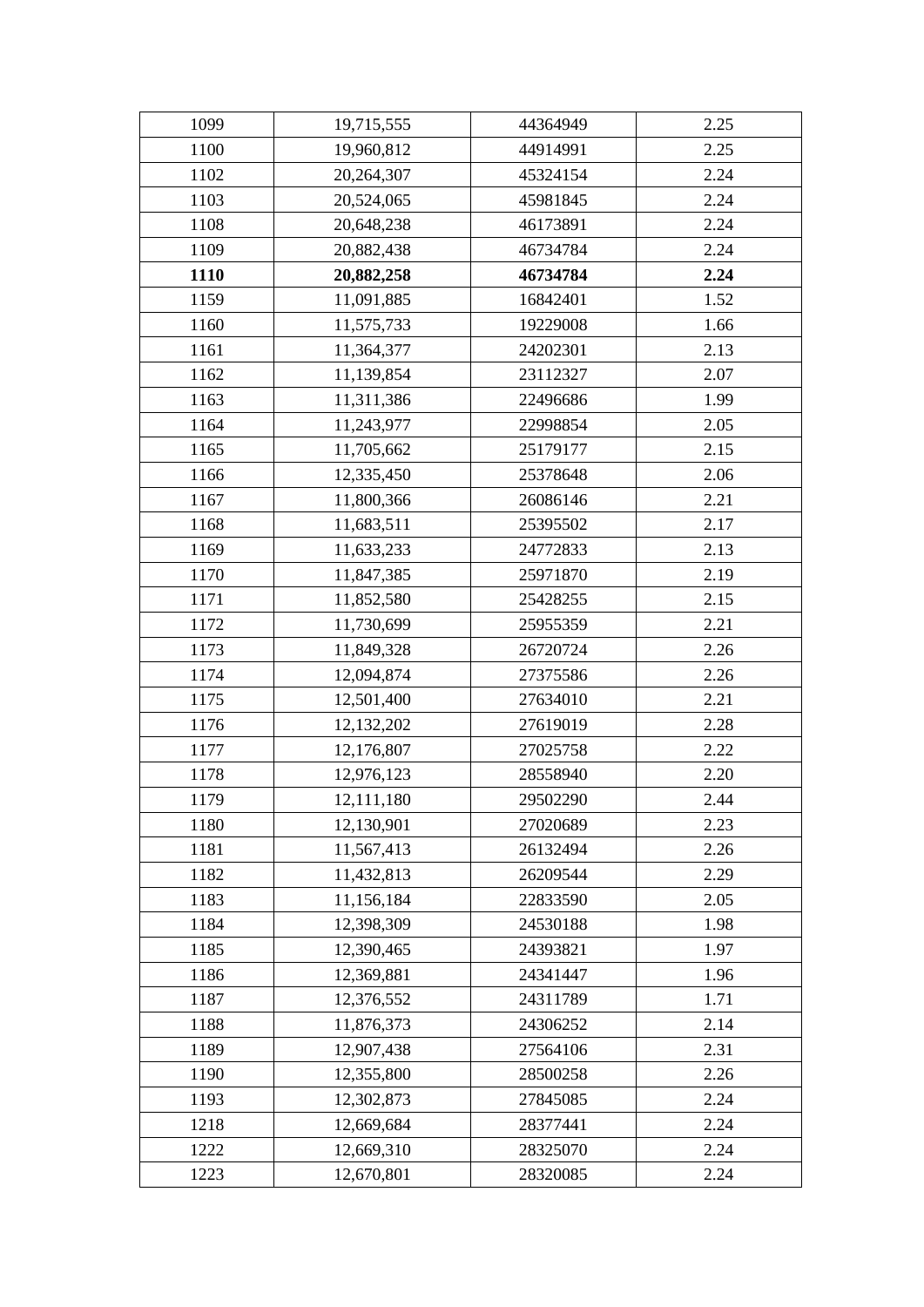Sources: Fang 2010, 234-7; Chen Zhichao, 1995, 25-27

A sharp decline in aggregate households can be seen in 1159, a population reported shortly after the end of the war with the Jurchen. In the preceding two decades, the Song administration lost half of its territory and a great number of populations. The Southern Song population records were less reliable than that of the Northern Song.<sup>7</sup> The major trend observed from Table A-1 is a slow growth in aggregate households from 1159 to 1200, with a peak record of 12.9 million in 1189. It is difficult to explain the many irregular yearly changes, though the Song government's lost of an efficient population reporting mechanism in the twelfth century should be a major reason.

The consistency of Northern Song population records can be further tested at the prefecture level. The extant records provide a full report of all 234 prefectural-level households in three benchmark years, the 980s, 1080 and 1102. In no other periods of Chinese dynasties can one find such detailed resources. Wu Songdi has already compiled all these records and presented them in his work on Song population. He admits that for 63 prefectures, about one-fourth of the total, their reported figures were suspicious because irregular changes in the number of adult male or households.<sup>8</sup> But one can discern clearly a shared trend of rapid growth in total households at the circuit level in a century. When this rising trend is contextualized

 $7$  For a discussion on the distribution and quality of population figures in the Southern Song, see Wu Songdi 2000, 138-54.

<sup>8</sup> Wu Songdi 2000, 119-121.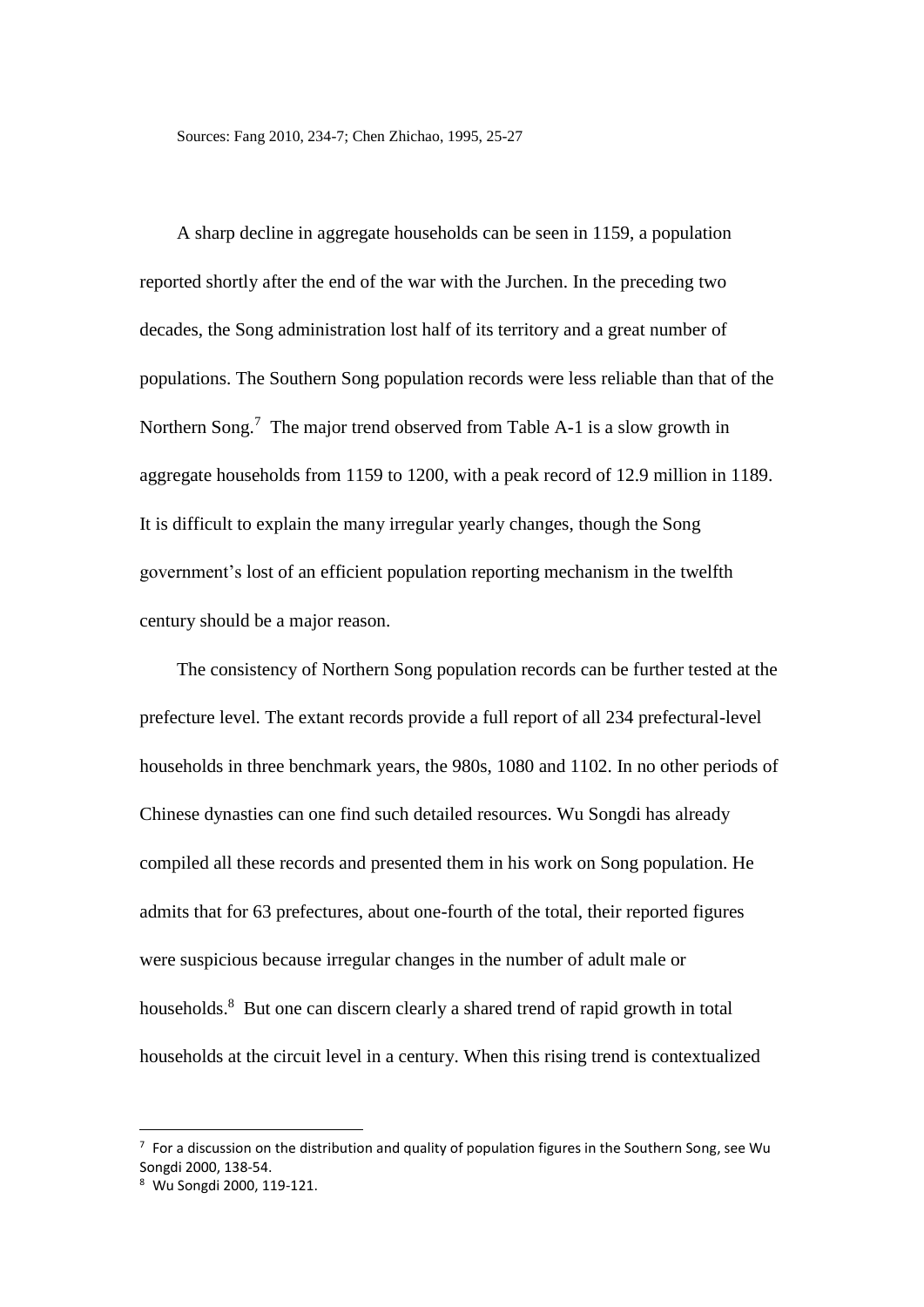against the development in urbanization and water transportation as revealed by the taxation data, the expansion in the Chinese market economy in the eleventh century is unmistakably evident.

Wu Songdi estimates 5.4 individuals for average family size in the Song era. He reaches this estimate from two different sources. First, population returns in North China conducted by the Jurchen Jin dynasty in 1187 suggested that average family size was 6.0-6.2. Second, Wu Songdi collects population records preserved in famine relief reports of 28 prefectures in the Southern Song. Food rationing during the famine relief period required full accounting of all members of a family. Thus, most of the average family size reported in the twelfth- and thirteenth centuries was between 5.2- 5.4. Wu, therefore, adopts 5.4 for average family size in the eleventh century.<sup>9</sup>

Based on the solid evidence on Northern Song population data, I agree with Wu Songdi that by the early thirteenth century, Song population should have exceeded 100 million. For 1078, one of the chosen benchmark years in the comparison of the national incomes between Song and Ming, the estimated population is 89.7 million. The registered households in 1077 numbered 16,603,954. This is close to the number of aggregate households in 1080, which numbered 16,730,504 (see Table A-1). The 1080 total figure is most often citied because we have the full report of the population at the prefectural level. Nonetheless, the real population towards the end of the eleventh century should have fallen to the range of 90-100 million.

<sup>9</sup> Wu Songdi 2001, 155-62.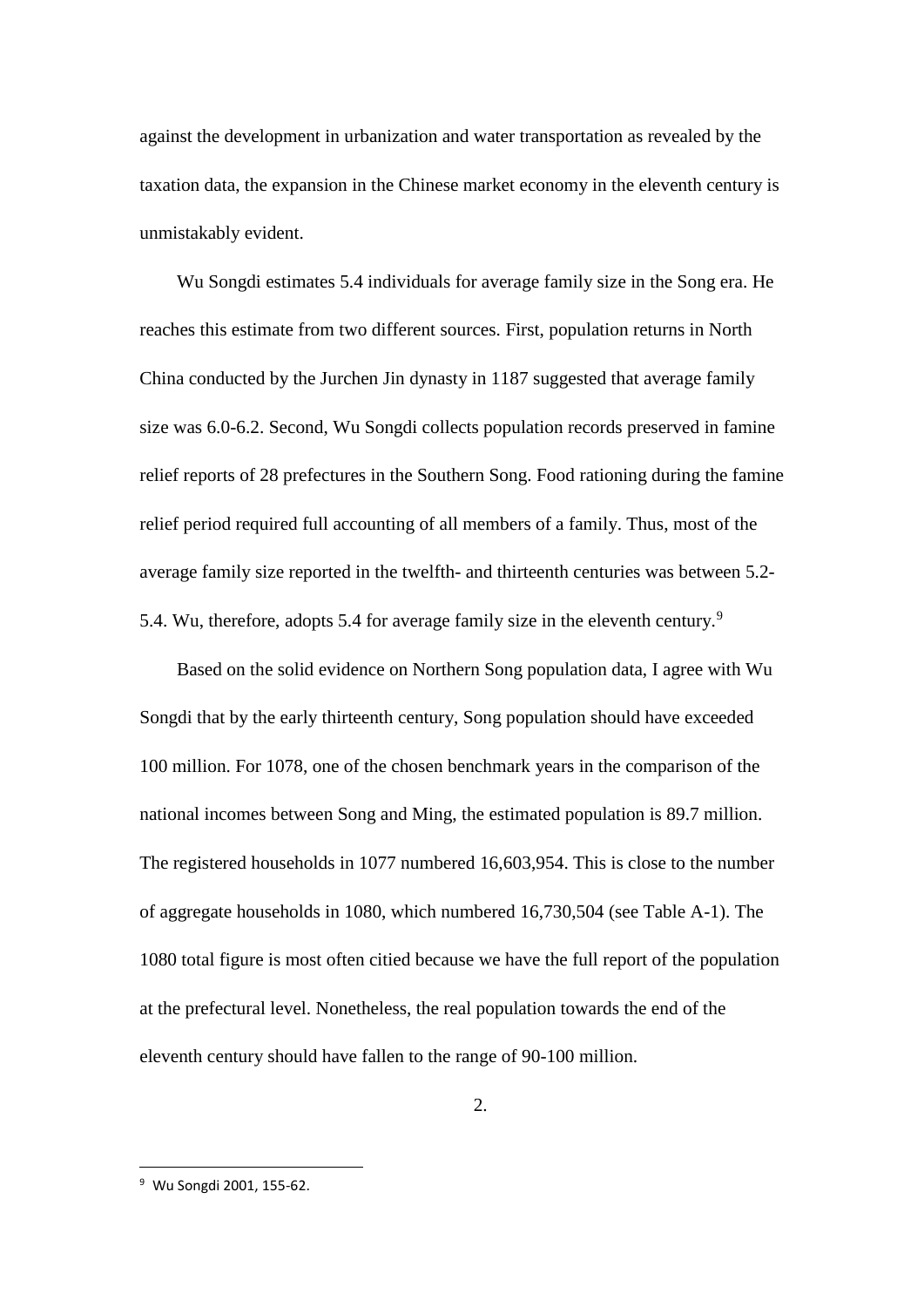Establishing consistency of the thirteenth and fourteenth-century figures also affect the economic study of the interim period. Fortunately Perkins has accomplished this task when he compared the Yuan population returns with the 1393 census and offered a historical context to explain the radical changes at the regional level. In proving the reliability of the early Ming data, his work inevitably demonstrates the huge loss in Chinese population caused by the Mongol conquest, especially in North China, the Up- and the Middle-Yangtze regions (see Table A-2).<sup>10</sup> In areas other than these war-inflecting regions, population continued to grow. This continuity is clearly proven by the population growth in Zhejiang.

| Province       | Song      | $\frac{1}{2}$ and $\frac{1}{2}$ composed proposition $\frac{1}{2}$ and $\frac{1}{2}$ provisive $\frac{1}{2}$ (1000 1000)<br>Song-Jin | Yuan      | Ming      |
|----------------|-----------|--------------------------------------------------------------------------------------------------------------------------------------|-----------|-----------|
|                | 1080      | 1173                                                                                                                                 | 1270/90   | 1393      |
| Hebei (N)      | 984,195   | 2,277,131                                                                                                                            | 593,852   | 334,792   |
| Shaanxi-Gansu  | 962,318   |                                                                                                                                      | 92,651    | 294,526   |
| (N)            |           |                                                                                                                                      |           |           |
| Shanxi (N)     | 450,869   |                                                                                                                                      | 241,969   | 595,444   |
| Shandong (N)   | 1,370,800 |                                                                                                                                      | 363,611   | 753,894   |
| Henan $(N)$    | 823,066   |                                                                                                                                      | 162,962   | 315,617   |
| Subtotal       | 4,591,248 | 6,987,000                                                                                                                            | 1,455,045 | 2,294,273 |
| Hubei (C)      | 589,302   | 267,000                                                                                                                              | 527,518   | 775,851   |
| Hunan $(C)$    | 811,057   | 1,005,134                                                                                                                            | 1,819,145 | 537,614   |
| Jiangxi $(C)$  | 1,365,533 | 1,862,614                                                                                                                            | 676,115   | 1,553,923 |
| Subtotal       | 2,765,892 | 3,134,748                                                                                                                            | 1,602,281 | 2,867,388 |
| Anhui (E)      | 2,152,814 | 1,161,339                                                                                                                            | 162,962   | 537,614   |
| Jiangsu (E)    |           | *                                                                                                                                    | 1,602,281 | 1,375,320 |
| Zhejiang $(E)$ | 1,830,096 | 2,295,863                                                                                                                            | 2,384,274 | 2,138,225 |
| Subtotal       | 3,982,910 | 3,457,202                                                                                                                            | 4,149,517 | 4,051,159 |
| Fujian (SE)    | 992,087   | 1,424,296                                                                                                                            | 1,364,467 | 815,227   |
| Guangdong (SE) | 565,534   | 526,913                                                                                                                              | 681,477   | 675,599   |

Table A-2. Chinese population data by province (1080-1393)

<sup>10</sup> Perkins 1969, 196-201.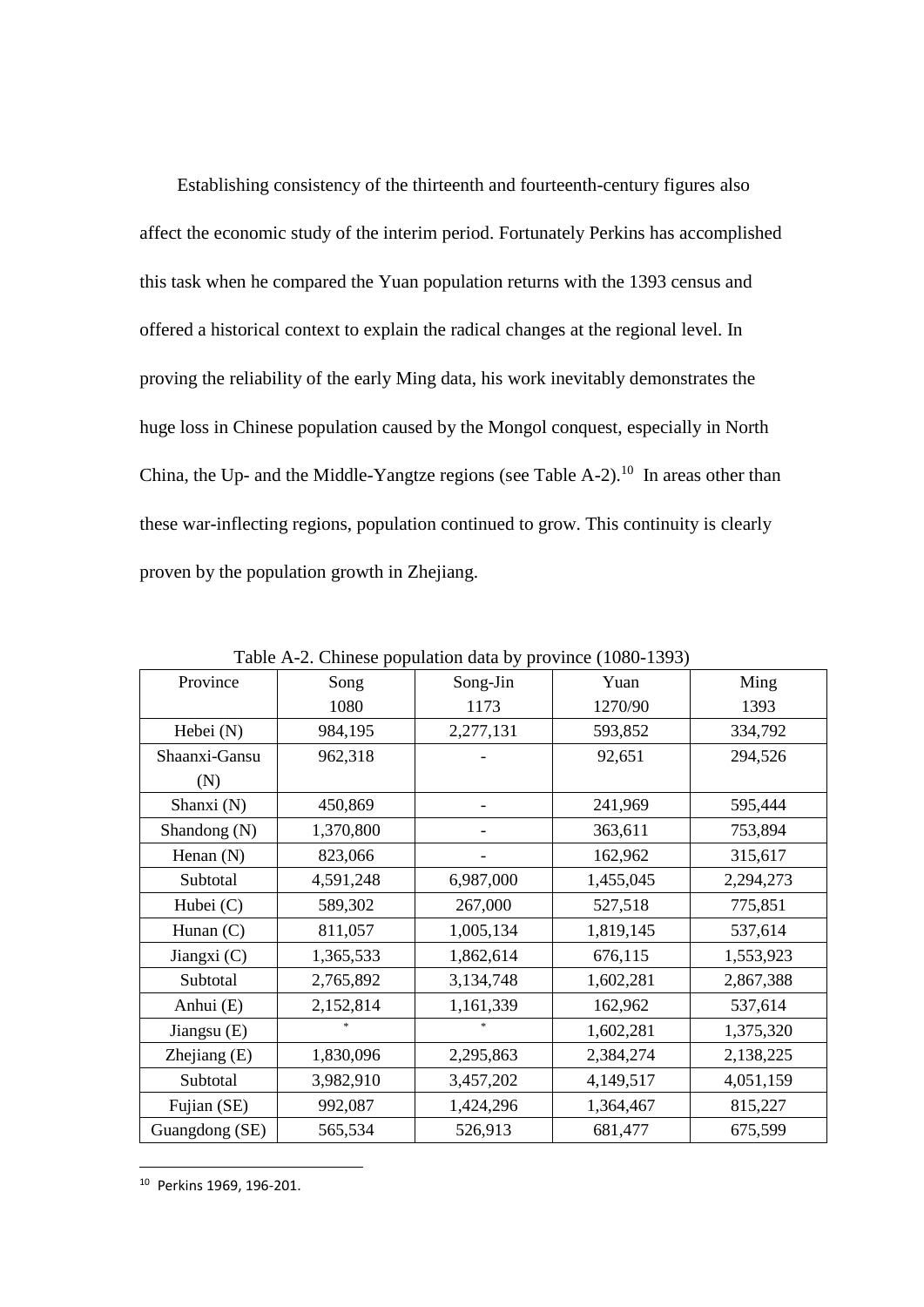| Guangxi (SE) | 242,110    | 505.883    | 386.239    | 211.263    |
|--------------|------------|------------|------------|------------|
| Subtotal     | 1,799,731  | 2,457,092  | 2,432,183  | 1,702,089  |
| Sichuan      | 1.403.484  | 2,721,911  | 99.538     | 215,719    |
| Total        | 14,543,265 | 18,757,953 | 13,644,388 | 10,593,314 |

Source: Perkins 1969, 195. In his calculation of subtotal populations, Perkins combined Hubei, Hunan, Jiangxi, Anhui, Jiangsu, Zhejiang, Jiangxi and Fujian together to show a sharp decline in population in these regions. I divide them into Central China, East China and Southeast China for comparison.

\* Most areas of Anhui and Jiangsu in Song eras belong to Huainanlu, thus the provincial figure is not available. The reported 2,152,814 households in 1080 and 1,161,339 households in 1173 refer to the population of both provinces.

The trend in population changes in the Lower Yangtze is extremely important to my comparison of market development and living standards in Song and Ming eras. Population data on the Lower Yangtze produced in different dynastic periods prior to 1400 also prove the consistency of the Song and Yuan data. Although the population records preserved in extant gazetteers are far from sufficient, the data on the chosen 9 prefects in the Lower Yangtze as shown in Table present a roughly similar pattern of population changes. The Mongol conquest brought little damages to the local economy and population growth is evident in Suzhou, Nanjing and Shaoxing. This population growth can thus further support the argument on Jiangnan's agricultural development in the thirteenth and fourteenth century.

## Table A-3. Population Density in the Lower Yangtze (individual/km<sup>2</sup> )

|      |  |  | 980 1080 1102 1199 1279 1290 1390s |  |
|------|--|--|------------------------------------|--|
| 1770 |  |  |                                    |  |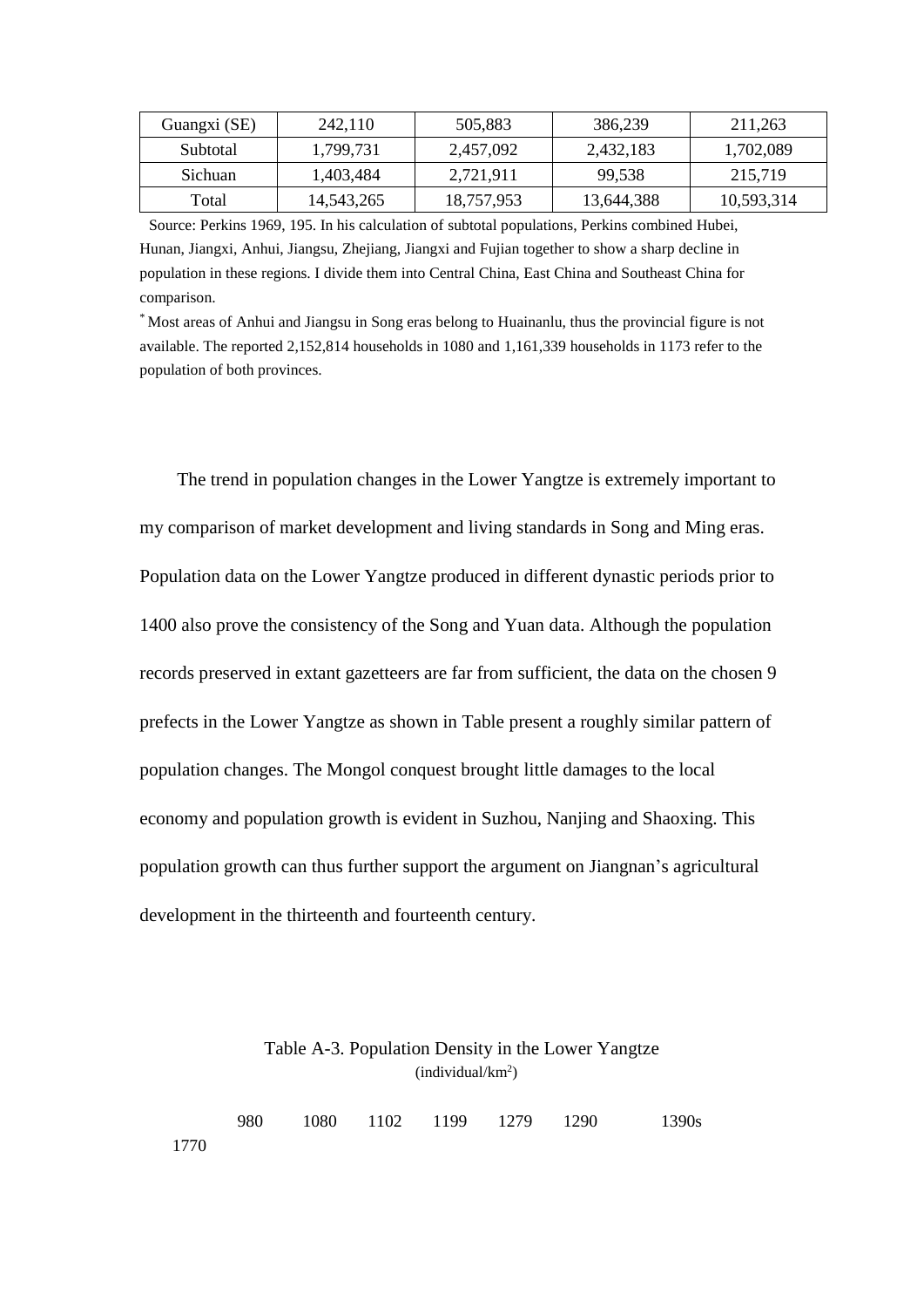| Suzhou<br>756      | 21             | 104 | 91  | 103 | 196 | 277 | 292 |
|--------------------|----------------|-----|-----|-----|-----|-----|-----|
| Hangzhou<br>367    | 47             | 135 | 138 | 174 | 261 | 241 | 144 |
| Huzhou<br>348      | 31             | 117 | 131 | 165 | --  | 192 | 162 |
| Nanjing<br>507     | 41             | 119 | 85  |     | 83  | 160 | 116 |
| Zhenjiang<br>383   | 39             | 81  | 94  | 94  | 159 | 146 | 128 |
| Shaoxing<br>447    | 28             | 77  | 140 |     | 137 | 150 | 134 |
| Huizhou<br>188     | $\overline{4}$ | 36  | 36  | 41  | 42  | 53  | 44  |
| Yangzhou<br>330    | 23             | 42  | 44  | 28  | 34  |     | 95  |
| Source: Table 7-4. |                |     |     |     |     |     |     |

The extant Song population data is a rich mine to be explored in the future. As this book compares market development in the eleventh century with the early Ming command economy, it is necessary to identify the approximated Chinese population around 1077 and 1400. The research on early Ming population has provided trustworthy estimations of Chinese population around 1400. As Perkins have tested the consistency in Chinese aggregate household records three centuries prior to 1393, this appendix aims to prove the reliability of the Northern Song population data with regard to the comparison with the early Ming. To show that the Song household data is consistent throughout the century, I examined the eleventh-century aggregation